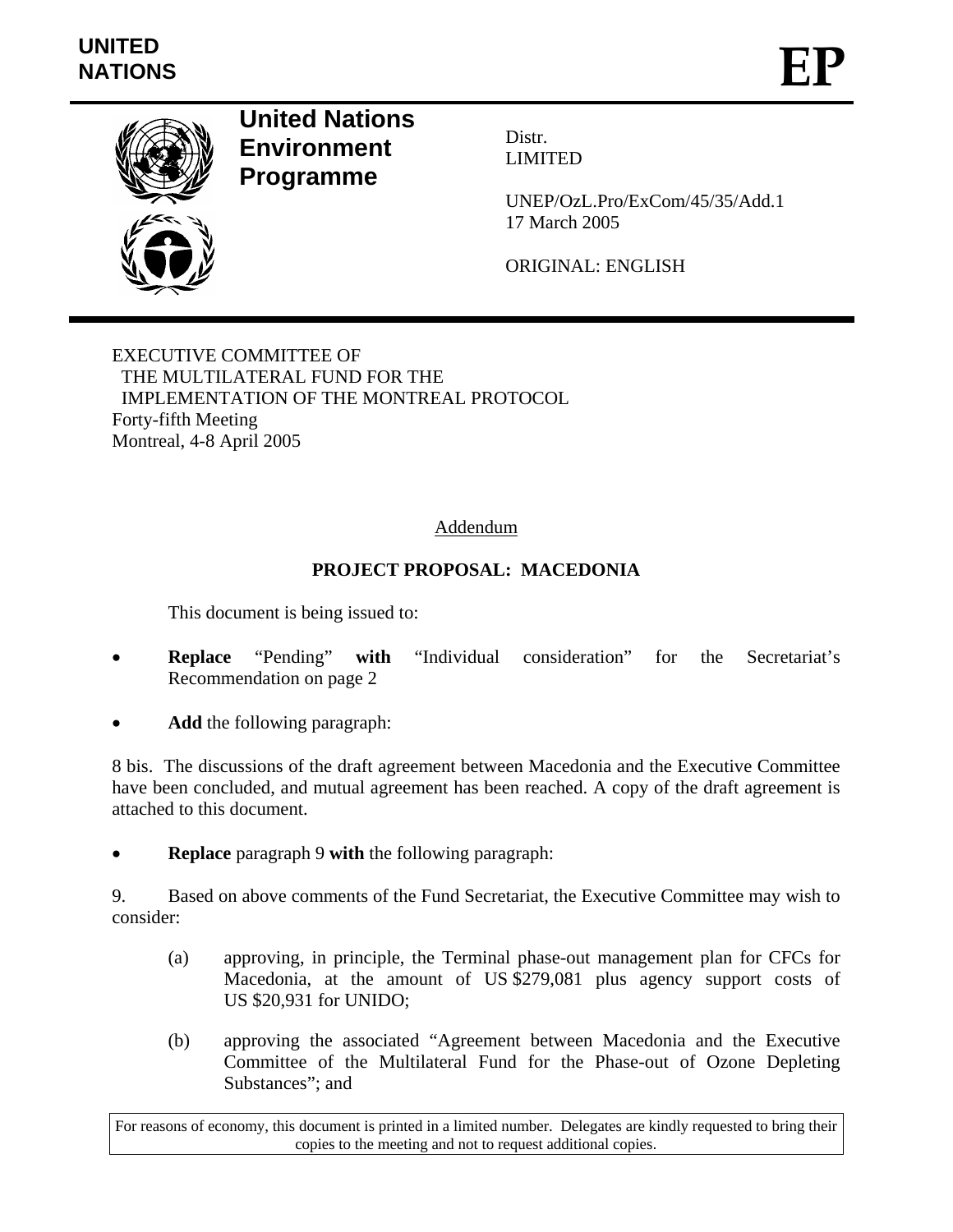## UNEP/OzL.Pro/ExCom/45/35/Add.1

(c) approving the first tranche of the plan at the funding levels shown in the table below:

|     | <b>Project Title</b>                                        | <b>Project</b>        |        | <b>Support Cost</b>   Implementing |
|-----|-------------------------------------------------------------|-----------------------|--------|------------------------------------|
|     |                                                             | <b>Funding (US\$)</b> | 'US\$) | Agencv                             |
| (a) | Terminal phase-out management plan for CFCs (first tranche) | 154.210               | .1.566 | <b>UNIDO</b>                       |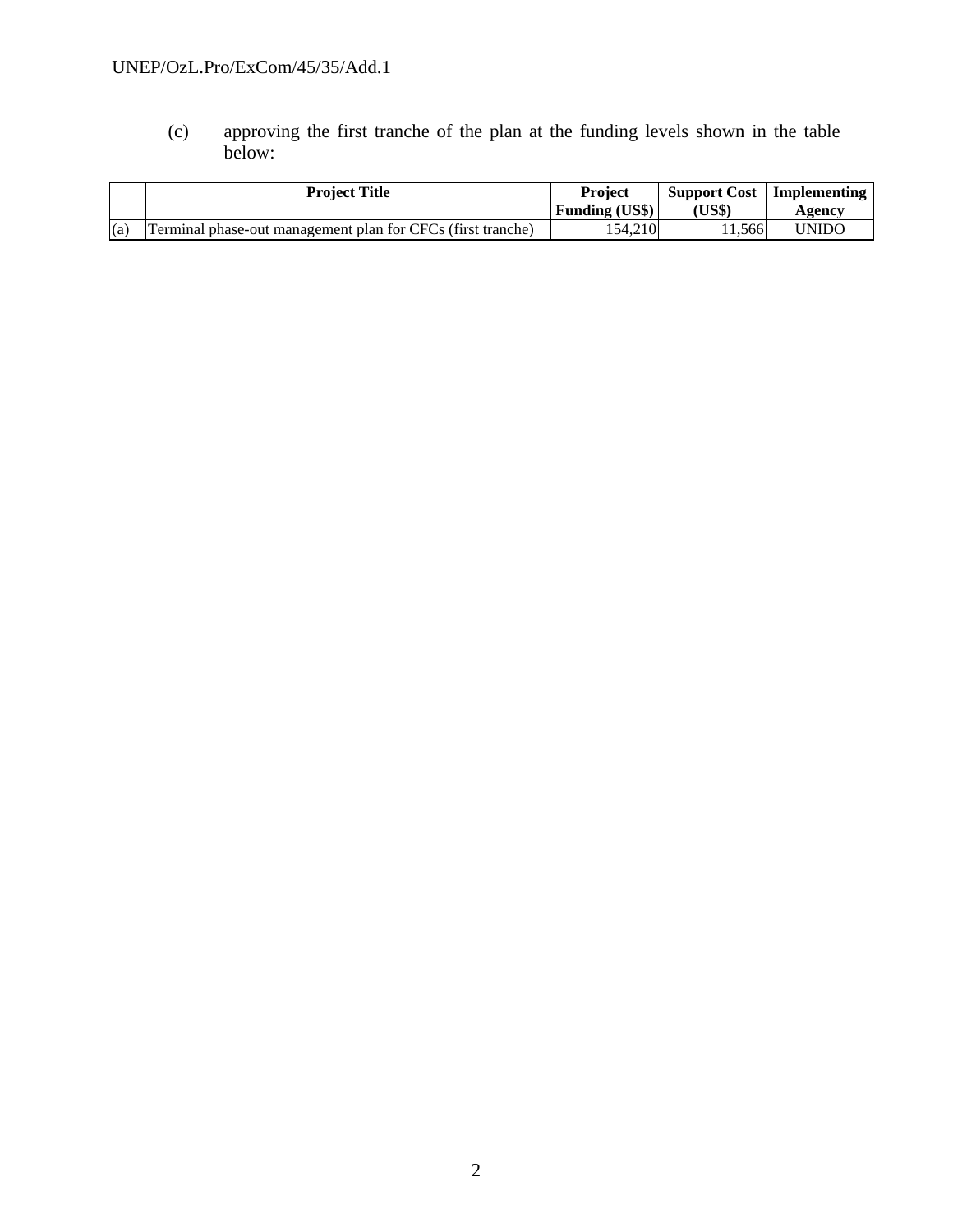### Annex I

#### **DRAFT AGREEMENT BETWEEN THE FORMER YUGOSLAV REPUBLIC OF MACEDONIA AND THE EXECUTIVE COMMITTEE OF THE MULTILATERAL FUND FOR THE PHASE-OUT OF OZONE-DEPLETING SUBSTANCES**

1. This Agreement represents the understanding of the Former Yugoslav Republic of Macedonia (the "Country") and the Executive Committee with respect to the complete phase-out of controlled use of the ozone depleting substances set out in Appendix 1-A ("The Substances") prior to 1 January 2009, a year in advance of Protocol schedules.

2. The Country agrees to phase out the controlled use of the Substances in accordance with the annual phase-out targets set out in Appendix 2-A ("The Targets and Funding") and this Agreement. The annual phase-out targets will, at a minimum, correspond to the reduction schedules mandated by the Montreal Protocol. The Country accepts that, by its acceptance of this Agreement and performance by the Executive Committee of its funding obligations described in paragraph 3, it is precluded from applying for or receiving further funding from the Multilateral Fund in respect to the Substances.

3. Subject to compliance by the Country with its obligations set out in this Agreement, the Executive Committee agrees in principle to provide the funding set out in row 5 of Appendix 2-A ("The Targets, and Funding") to the Country. The Executive Committee will, in principle, provide this funding at the Executive Committee meetings specified in Appendix 3-A ("Funding Approval Schedule").

4. The Country will meet the consumption limits for each Substance as indicated in Appendix 2-A. It will also accept independent verification by the relevant Implementing Agency of achievement of these consumption limits as described in paragraph 8 of this Agreement.

5. The Executive Committee will not provide the Funding in accordance with the Funding Approval Schedule unless the Country satisfies the following conditions at least 60 days prior to the applicable Executive Committee meeting set out in the Funding Approval Schedule:

- (a) That the Country has met the Target for the applicable year;
- (b) That the meeting of these Targets have been independently verified as described in paragraph 8; and
- (c) That the Country has substantially completed all actions set out in the last Annual Implementation Programme;
- (d) That the Country has submitted and received endorsement from the Executive Committee for an annual implementation programme in the form of Appendix 4-A ("Format for Annual Implementation Programmes") in respect of the year for which funding is being requested.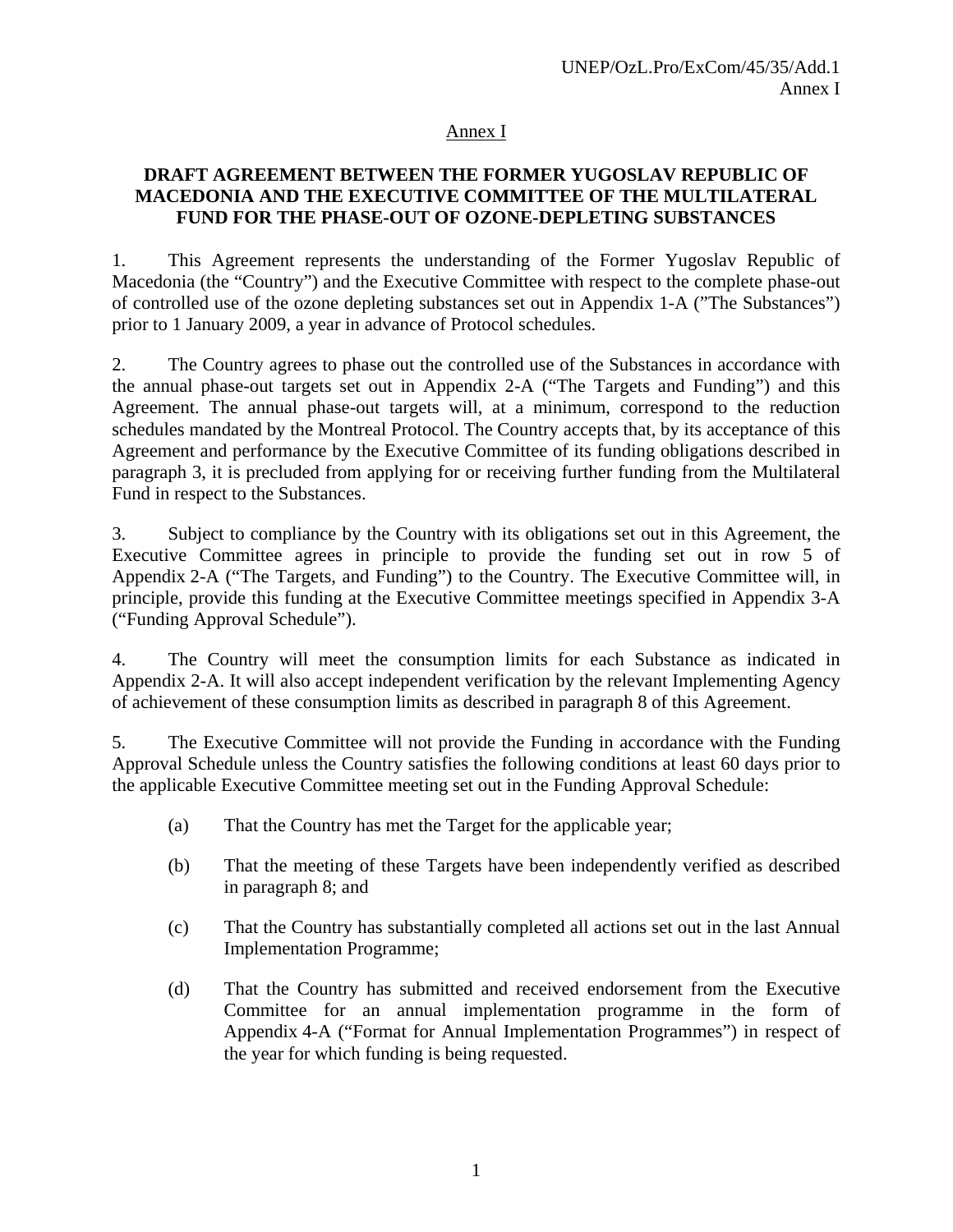### UNEP/OzL.Pro/ExCom/45/35/Add.1 Annex I

6. The Country will ensure that it conducts accurate monitoring of its activities under this Agreement. The institutions set out in Appendix 5-A ("Monitoring Institutions and Roles") will monitor and report on that monitoring in accordance with the roles and responsibilities set out in Appendix 5-A. This monitoring will also be subject to independent verification as described in paragraph 8.

7. While the Funding was determined on the basis of estimates of the needs of the Country to carry out its obligations under this Agreement, the Executive Committee agrees that the Country may use the Funding for other purposes that can be demonstrated to facilitate the smoothest possible phase-out, consistent with this Agreement, whether or not that use of funds was contemplated in determining the amount of funding under this Agreement. Any changes in the use of the Funding must, however, be documented in advance in the Country's Annual Implementation Programme, endorsed by the Executive Committee as described in sub paragraph 5(d) and be subject to independent verification as described in paragraph 8.

8. The Country agrees to assume overall responsibility for the management and implementation of this Agreement and of all activities undertaken by it or on its behalf to fulfil the obligations under this Agreement. UNIDO has agreed to be the lead implementing agency in respect of the Country's activities under this Agreement. The Lead IA will be responsible for carrying out the activities listed in Appendix 6-A including but not limited to independent verification. The country also agrees to periodic evaluations, which will be carried out under the monitoring and evaluation work programme of the Multilateral Fund. The Executive Committee agrees, in principle, to provide the Lead IA with the fees set out in row 6 of Appendix 2-A.

9. Should the Country, for any reason, not meet the Targets for the elimination of the Substances set out in Appendix 1-A or otherwise does not comply with this Agreement, then the Country agrees that it will not be entitled to the Funding in accordance with the Funding Approval Schedule. In the discretion of the Executive Committee, funding will be reinstated according to a revised Funding Approval Schedule determined by the Executive Committee after the Country has demonstrated that it has satisfied all of its obligations that were due to be met prior to receipt of the next instalment of Funding under the Funding Approval Schedule. The Country acknowledges that the Executive Committee may reduce the amount of the Funding by the amounts set out in Appendix 7-A in respect of each ODP tonne of the amount exceeding the Maximum Allowable Total Consumption of CFCs limit (Appendix 2-A) in any one year.

10. The funding components of this Agreement will not be modified on the basis of any future Executive Committee decision that may affect the funding of any other consumption sector projects or any other related activities in the Country.

11. The Country will comply with any reasonable request of the Executive Committee and the Lead IA to facilitate implementation of this Agreement. In particular, it will provide the Lead IA with access to information necessary to verify compliance with this Agreement.

12. All of the agreements set out in this Agreement are undertaken solely within the context of the Montreal Protocol and as specified in this Agreement, and do not extend to obligations beyond this Protocol. All terms used in this Agreement have the meaning ascribed to them in the Protocol unless otherwise defined herein.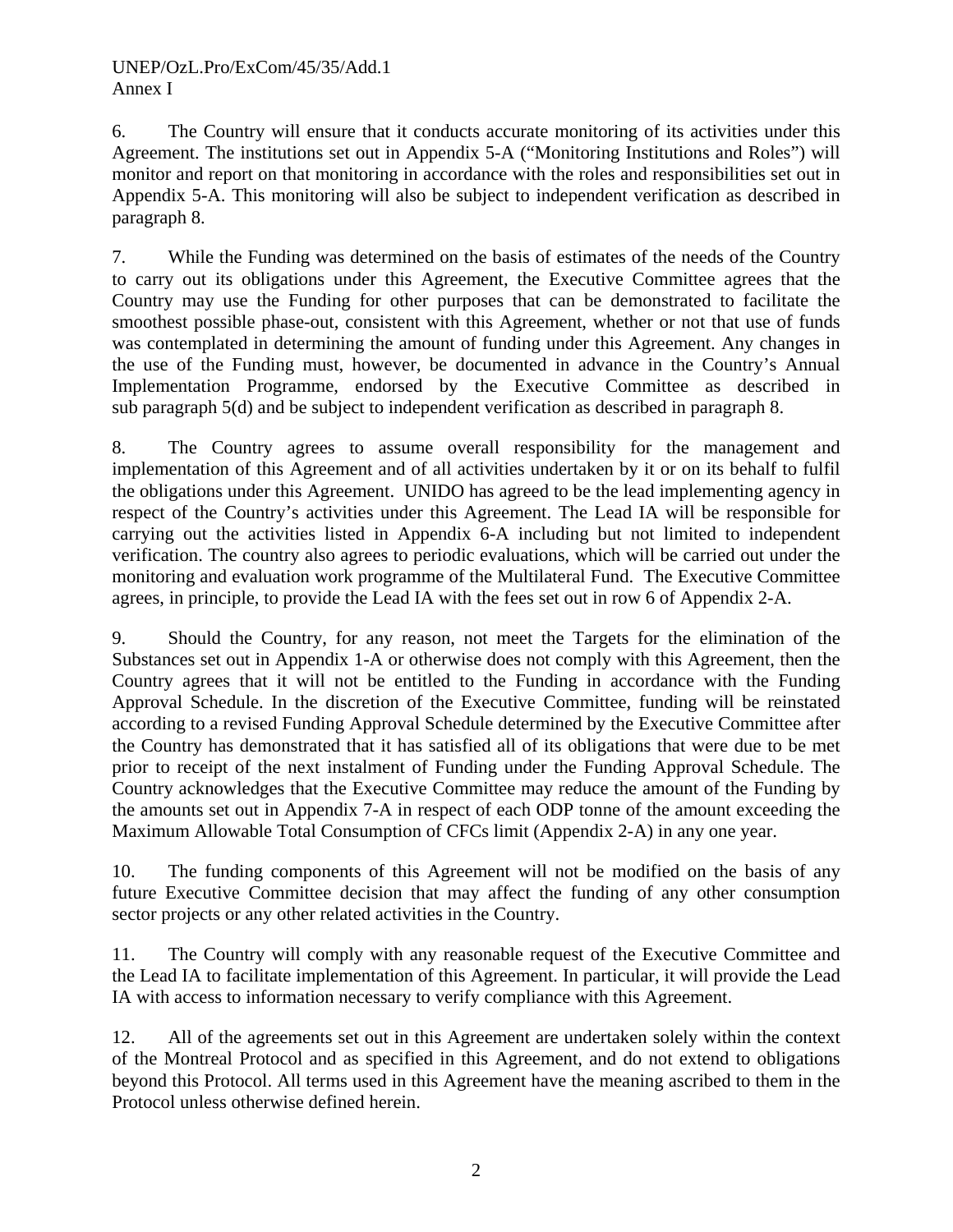### **APPENDIX 1-A THE SUBSTANCES**

| Annex          | <b>G</b> roup | ~1<br>hemical                |
|----------------|---------------|------------------------------|
| $\overline{ }$ |               | , CFC-12, CFC-115<br>CFC-11, |

1. The ozone-depleting substances to be phased out under the Agreement are as follows.

### **APPENDIX 2-A THE TARGETS, AND FUNDING**

| Year                                                                   | 2004   | 2005    | 2006   | 2007   | 2008   | 2009   | 2010 | <b>Total</b> |
|------------------------------------------------------------------------|--------|---------|--------|--------|--------|--------|------|--------------|
| Montreal Protocol Reduction Schedule<br>(ODP tonnes)                   | 492.53 | 246.26  | 246.6  | 73.88  | 73.88  | 73.88  |      | n.a.         |
| 1. Max allowable total CFC<br>consumption (ODP tonnes)                 | 49.34  | 25.0    | 15.0   | 10.0   | 5.0    |        |      | n.a.         |
| 2. Reduction of CFC consumption<br>from on going projects (ODP tonnes) |        |         |        |        |        |        |      | 0            |
| 3. New reduction under the present<br>plan (ODP tonnes)                | 24.34  | 10.0    | 5.0    | 5.0    | 5.0    |        |      | 49.34        |
| 4. Total annual reduction of CFC<br>(ODP tonnes)                       | 24.34  | 10.0    | 5.0    | 5.0    | 5.0    |        |      | 49.34        |
| 5. Lead I.A. agreed funding (US\$)                                     |        | 154.210 | 79,871 | 15,000 | 15,000 | 15,000 |      | 279,081      |
| 6. Lead I.A. support cost (US\$)                                       | -      | 11,566  | 5,990  | 1,125  | 1,125  | 1,125  |      | 20,931       |
| 7. Total agreed funding (US\$)                                         |        | 165,776 | 85,861 | 16,125 | 16,125 | 16,125 |      | 300,012      |

### **APPENDIX 3-A FUNDING APPROVAL SCHEDULE**

1. Funding will be considered for approval at the first meeting of the year of the "Annual Implementation Programme" including that for the 2005 "Annual Implementation Programme", which is requested at the  $45<sup>th</sup>$  Meeting.

### **APPENDIX 4-A- FORMAT FOR ANNUAL IMPLEMENTATION PROGRAMMES**

#### **1. Data**

| Country                                      | The Former Yugoslav Republic of<br>Macedonia |
|----------------------------------------------|----------------------------------------------|
| Year of plan                                 |                                              |
| No. of years completed                       |                                              |
| No. of years remaining under the plan        |                                              |
| Target ODS consumption of the preceding year |                                              |
| Target ODS consumption of the year of plan   |                                              |
| Level of funding requested                   |                                              |
| Lead implementing agency                     |                                              |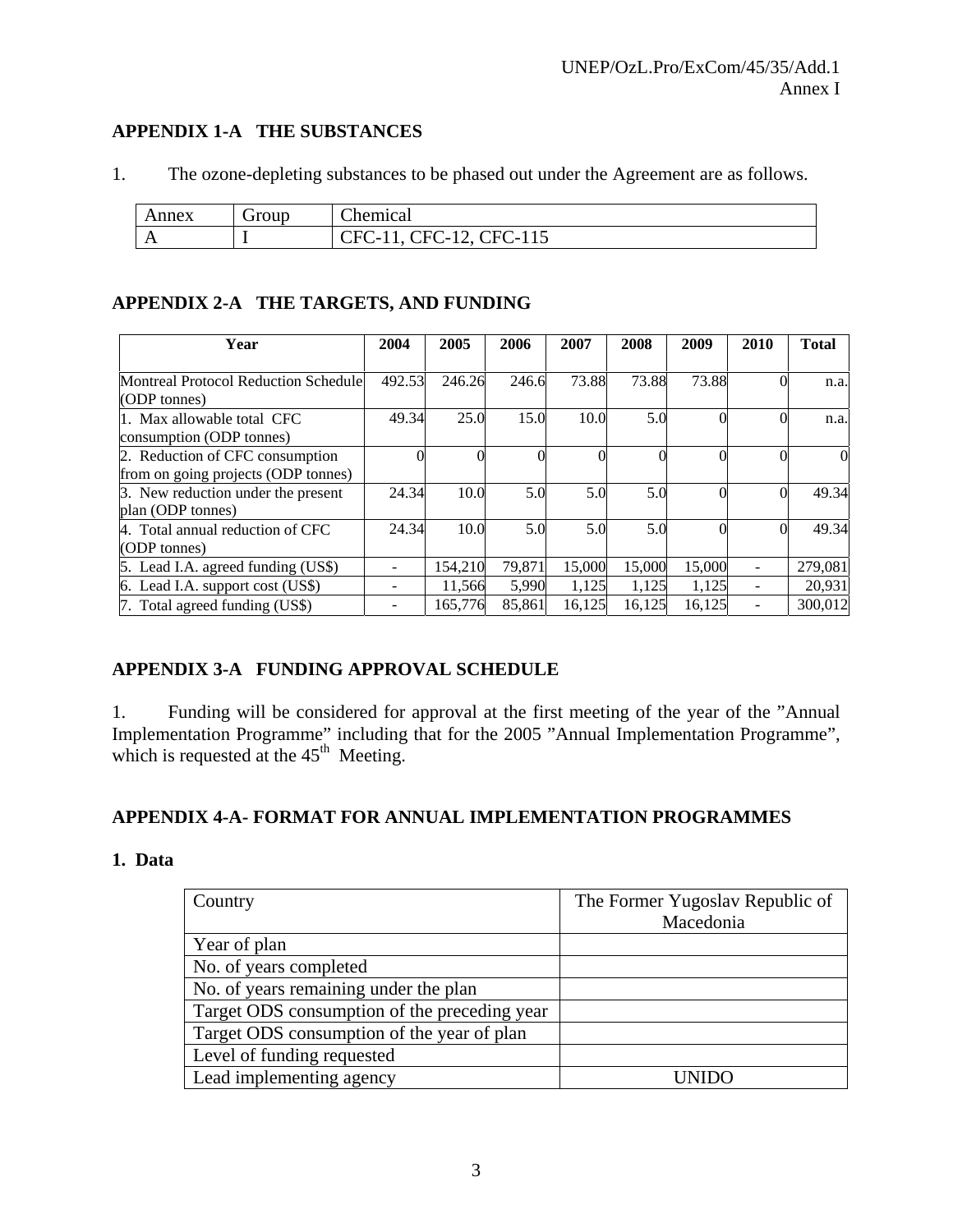### **2. Targets**

| <b>Indicators</b> |               | Preceding<br>Year | <b>Year of Plan</b> | <b>Reduction</b> |
|-------------------|---------------|-------------------|---------------------|------------------|
| Supply of ODS     | Import        |                   |                     |                  |
|                   | Total $(1)$   |                   |                     |                  |
|                   |               |                   |                     |                  |
| Demand of ODS     | Manufacturing |                   |                     |                  |
|                   | Servicing     |                   |                     |                  |
|                   | Stockpiling   |                   |                     |                  |
|                   | Total $(2)$   |                   |                     |                  |

### **3. Industry Action**

| <b>Sector</b>                | Consumption<br>preceding<br>year<br>(1) | <b>Consumption</b><br>year of plan<br>(2) | <b>Reduction</b><br>within<br>year of<br>plan<br>$(1)-(2)$ | <b>Number of</b><br>projects<br>completed | Number of<br>servicing<br>related<br>activities | <b>ODS</b><br><b>Phase-</b><br>out<br>(in ODP<br>tonnes) |
|------------------------------|-----------------------------------------|-------------------------------------------|------------------------------------------------------------|-------------------------------------------|-------------------------------------------------|----------------------------------------------------------|
|                              |                                         |                                           | <b>Manufacturing</b>                                       |                                           |                                                 |                                                          |
| Aerosol                      |                                         |                                           |                                                            |                                           |                                                 |                                                          |
| Other                        |                                         |                                           |                                                            |                                           |                                                 |                                                          |
| <b>Total</b>                 |                                         |                                           |                                                            |                                           |                                                 |                                                          |
|                              |                                         |                                           | <b>Servicing</b>                                           |                                           |                                                 |                                                          |
| Refrigeration                |                                         |                                           |                                                            |                                           |                                                 |                                                          |
| <b>Total</b>                 |                                         |                                           |                                                            |                                           |                                                 |                                                          |
| <b>GRAND</b><br><b>TOTAL</b> |                                         |                                           |                                                            |                                           |                                                 |                                                          |

### **4. Technical Assistance**

Proposed Activity: \_\_\_\_\_\_\_\_\_\_\_\_\_\_\_\_\_\_\_\_\_\_\_\_\_\_\_\_\_\_\_

Objective:

Target Group: \_\_\_\_\_\_\_\_\_\_\_\_\_\_\_\_\_\_\_\_\_\_\_\_\_\_\_\_\_\_\_

Impact: \_\_\_\_\_\_\_\_\_\_\_\_\_\_\_\_\_\_\_\_\_\_\_\_\_\_\_\_\_\_\_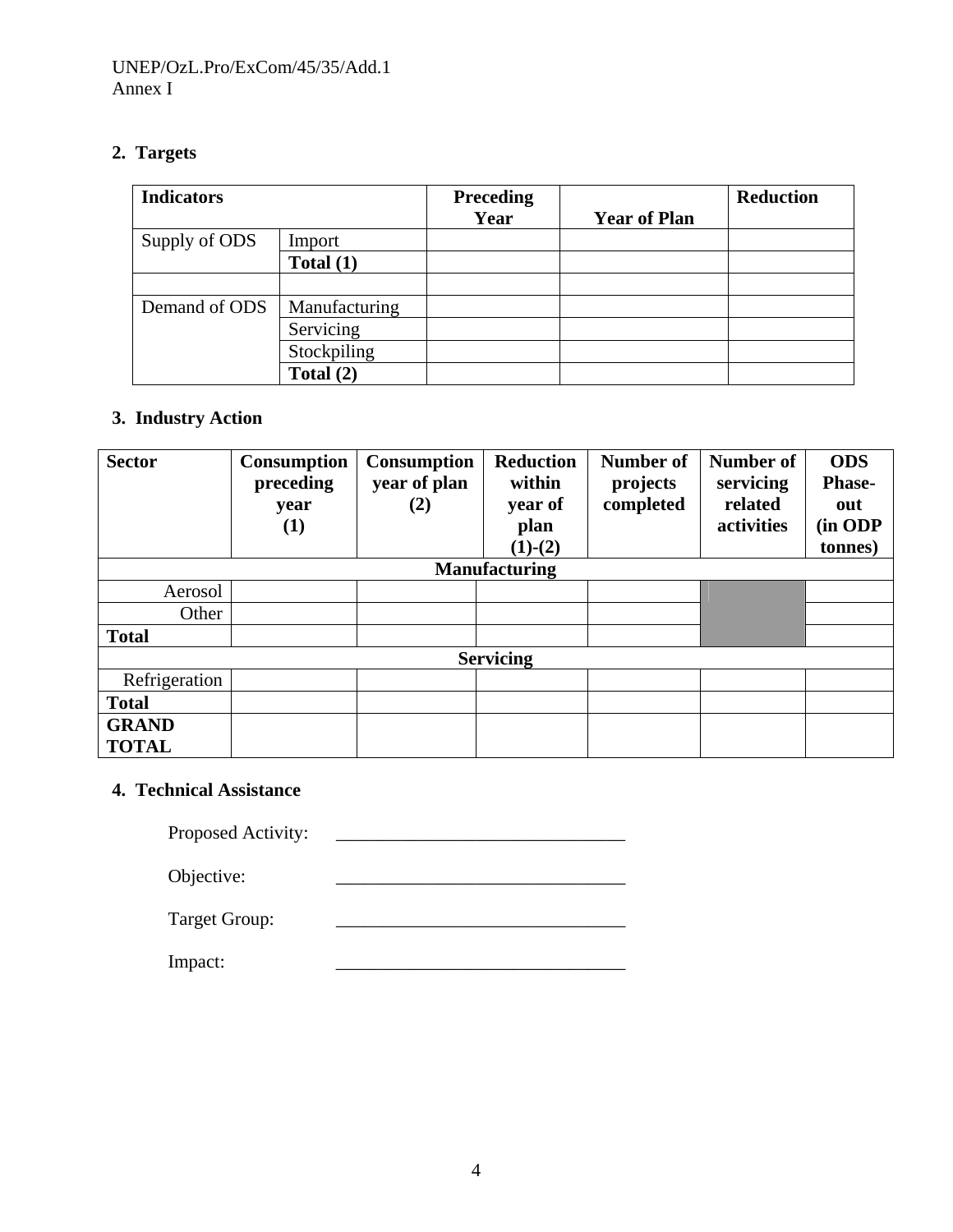### **5. Government Action**

| <b>Policy/Activity Planned</b> | <b>Schedule of Implementation</b> |  |  |  |
|--------------------------------|-----------------------------------|--|--|--|
|                                |                                   |  |  |  |
|                                |                                   |  |  |  |
|                                |                                   |  |  |  |
|                                |                                   |  |  |  |
|                                |                                   |  |  |  |
|                                |                                   |  |  |  |

### **6. Annual Budget**

| <b>Activity</b> | <b>Planned Expenditures (US \$)</b> |
|-----------------|-------------------------------------|
|                 |                                     |
|                 |                                     |
|                 |                                     |
| <b>TOTAL</b>    |                                     |

#### **7. Administrative Fees**

### **APPENDIX 5-A MONITORING INSTITUTIONS AND ROLES**

1. The monitoring of this TPMP (Terminal phase-out management plan) will be coordinated by the National Ozone Unit in cooperation with respective governmental bodies and also national experts recruited for particular tasks which would arise in the course of the project implementation.

2. The following activities will be carried out during the implementation of the TPMP at different levels. Monitoring of the impact of all measures will be carried out throughout the implementation period, and consists of measures such as:

- (a) Evaluation of training courses;
- (b) Assessment of the level of knowledge of service technicians in good practice;
- (c) Check up of all applicants for new R&R equipment in order to verify their capability;
- (d) Monitoring of service shops in order to check whether the equipment is used in the most appropriate way and providing technical assistance if needed;
- (e) Verification of the data for recovered and recycled quantities;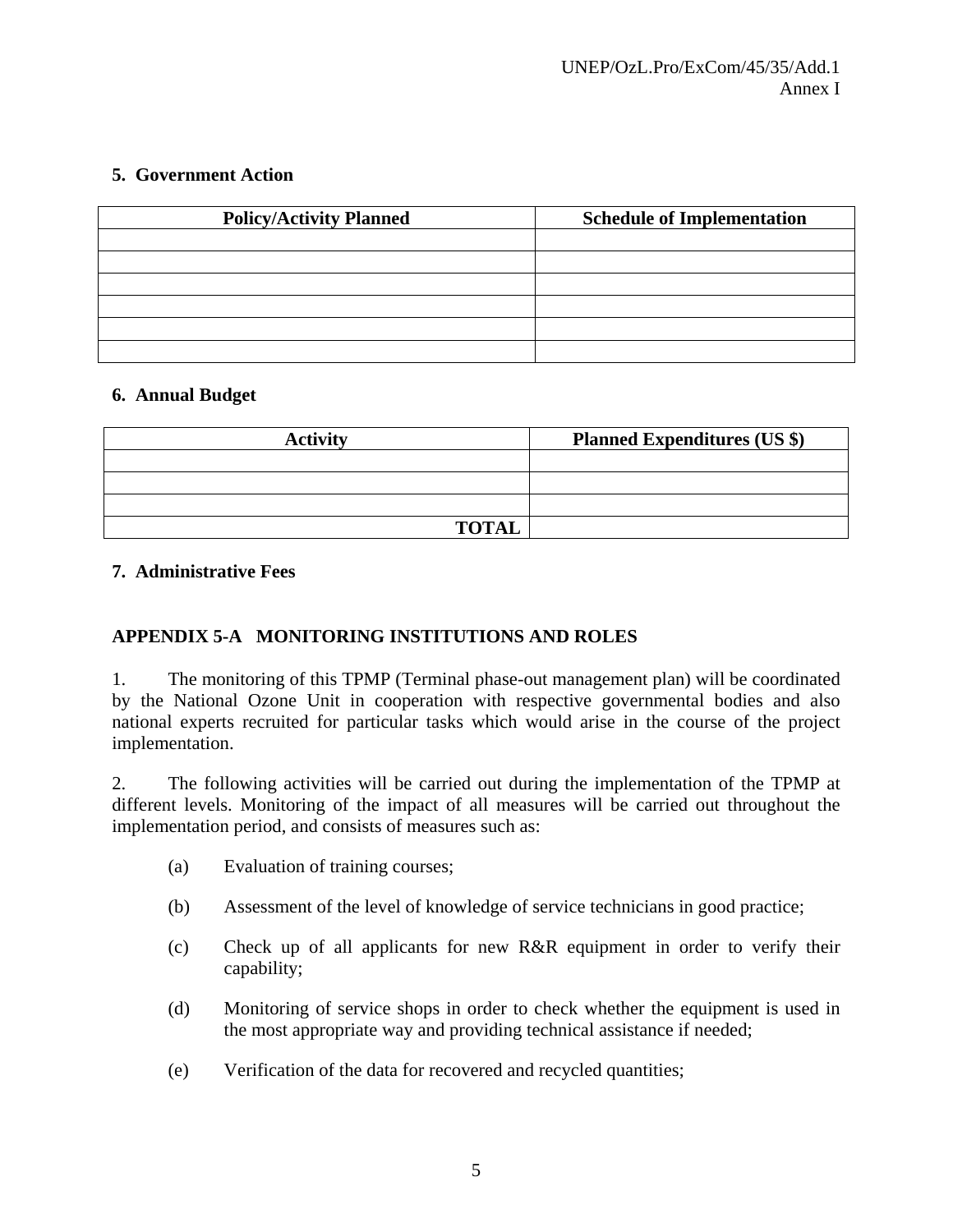#### UNEP/OzL.Pro/ExCom/45/35/Add.1 Annex I

- (f) Monitoring of the educational centres during the training courses at the vocational schools; and
- (g) Monitoring of market developments.

3. An independent chartered national auditing organization will be recruited to verify consumption.

### **APPENDIX 6-A ROLE OF THE LEAD IMPLEMENTING AGENCY**

1. The Lead IA will be responsible for a range of activities specified in the project document as follows:

- (a) Ensuring performance and financial verification in accordance with this Agreement and with its specific internal procedures and requirements as set out in the Country's phase-out plan;
- (b) Providing verification to the Executive Committee that the Targets have been met and associated annual activities have been completed as indicated in the annual implementation programme;
- (c) Assisting the Country in preparation of the Annual Implementation Programme;
- (d) Ensuring that achievements in previous Annual Implementation Programmes are reflected in future Annual Implementation Programmes;
- (e) Reporting on the implementation of the Annual Implementation Programme commencing with the Annual Implementation Programme for the first year, the report about the implementation to be prepared and submitted until March 2006;
- (f) Ensuring that technical reviews undertaken by the Lead IA are carried out by appropriate independent technical experts;
- (g) Carrying out required supervision missions;
- (h) Ensuring the presence of an operating mechanism to allow effective, transparent implementation of the Annual Implementation Programme and accurate data reporting;
- (i) Verification for the Executive Committee that consumption of the Substances has been eliminated in accordance with the Targets;
- (j) Ensuring that disbursements are made to the Country in a timely and effective manner and that they are based on the use of the Indicators;